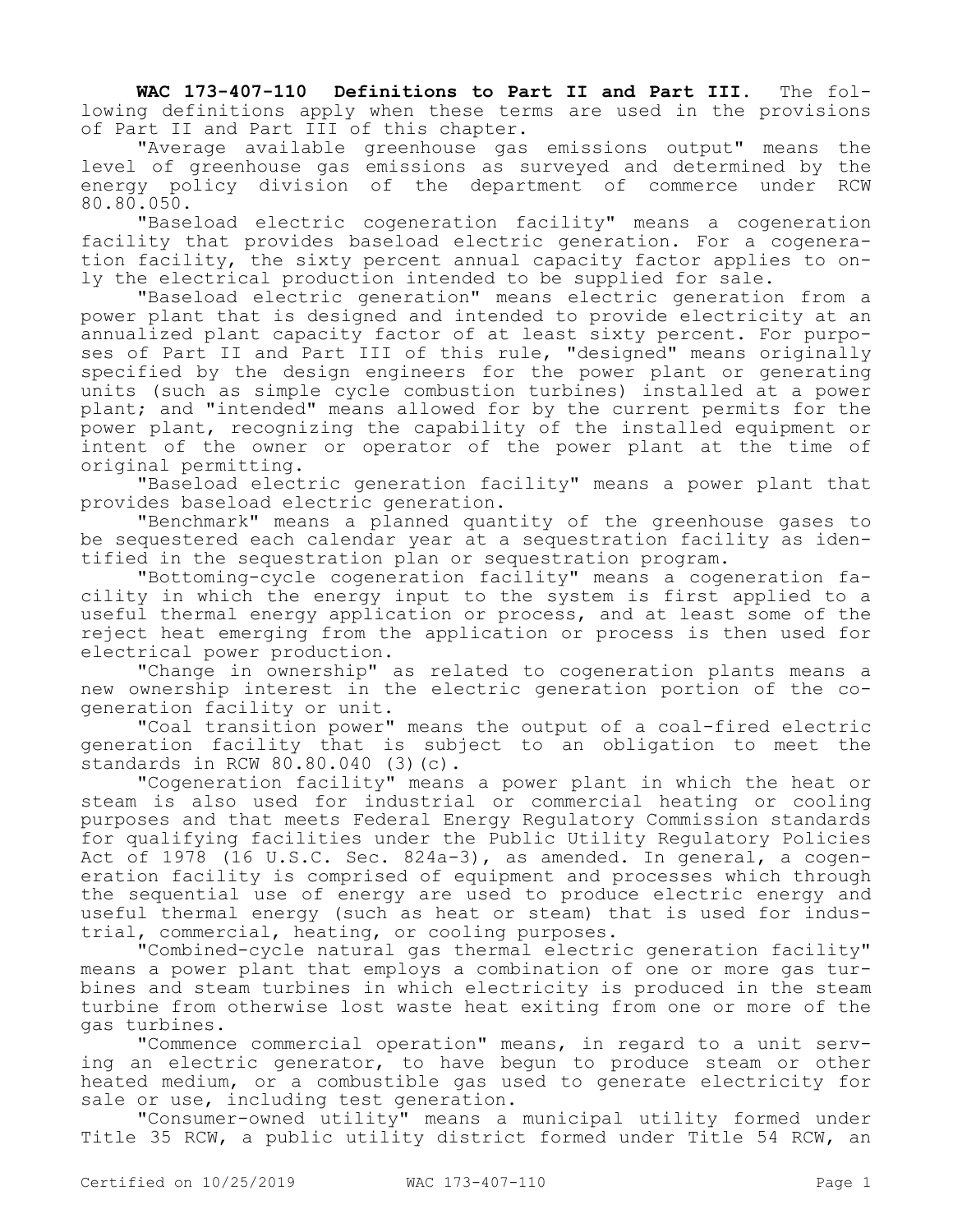irrigation district formed under chapter 87.03 RCW, a cooperative formed under chapter 23.86 RCW, a mutual corporation or association formed under chapter 24.06 RCW, or port district within which an industrial district has been established as authorized by Title 53 RCW, that is engaged in the business of distributing electricity to more than one retail electric customer in the state.

"Ecology" means the department of ecology.

"Electric generating unit" (EGU) is the equipment required to convert the thermal energy in a fuel into electricity. In the case of a steam electric generation unit, the EGU consists of all equipment involved in fuel delivery to the plant site, as well as individual boilers, any installed emission control equipment, and any steam turbine/generators dedicated to generating electricity. Where a steam turbine generator is supplied by two or more boiler units, all boilers contributing to that steam turbine/generator comprise a single electric generating unit. All combustion units/boilers/combined cycle turbines that produce steam for use in a single steam turbine/generator unit are part of the same electric generating unit.

Examples:

(a) For an integrated gasification combined cycle combustion turbine plant, the EGU consists of all equipment involved in fuel delivery to the unit, as well as all equipment used in the fuel conversion and combustion processes, any installed emission control equipment, and all equipment used for the generation of electricity.

(b) For a combined cycle natural gas fired combustion turbine, the EGU begins at the point where natural gas is delivered to the plant site and ends with the generation of electricity from the combustion turbine and from steam produced and used on a steam turbine.

(c) An EGU also includes fuel cells fueled by hydrogen produced:

(i) In a reformer utilizing nonrenewable fuels; or

(ii) By a gasifier producing hydrogen from nonrenewable fuels.

"Electricity from unspecified sources" means electricity that is to be delivered in Washington pursuant to a long-term financial commitment entered into by an electric utility and whose sources or origins of generation and expected average annual deliveries cannot be ascertained with reasonable certainty.

"EFSEC" means the energy facility site evaluation council.

"Electric utility" means an electrical company or a consumerowned utility.

"Electrical company" means a company owned by investors that meets the definition of RCW 80.04.010.

"EPA" means Environmental Protection Agency.

"Fossil fuel" means natural gas, petroleum, coal, or any form of solid, liquid, or gaseous fuel derived from such material to produce heat for the generation of electricity.

"Fuel feed stock" means any renewable, biological material that can be used directly as a fuel, or converted to another form of fuel or energy product.

"GHG EPS" means greenhouse gas emissions performance standard.

"Governing board" means the board of directors or legislative authority of a consumer-owned utility.

"Greenhouse gas" or "GHG" includes carbon dioxide, methane, nitrous oxide, hydrofluorocarbons, perfluorocarbons, and sulfur hexafluoride.

"Long-term financial commitment" means:

(a) Either a new ownership interest in baseload electric generation or an upgrade to a baseload electric generation facility; or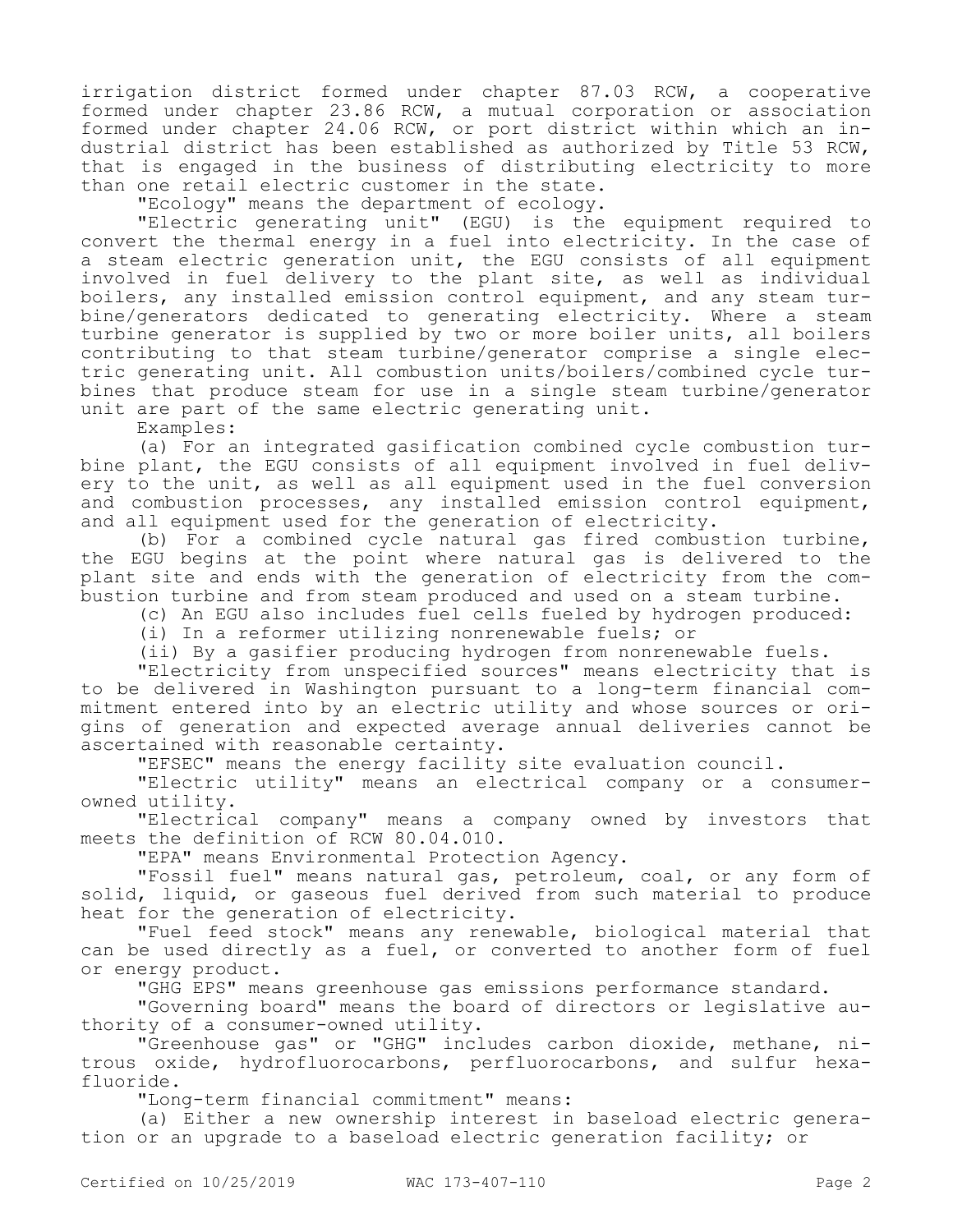(b) A new or renewed contract for baseload electric generation with a term of five or more years for the provision of retail power or wholesale power to end-use customers in this state.

"Modification" means the definition in WAC 173-400-030.

"MWh" means megawatt-hour electricity.

"MWheq" means megawatt-hour equivalent electrical energy of useful thermal energy output. 1 MWh<sub>eq</sub> = 3.413 million Btu of thermal energy.

"New ownership interest" means a change in the ownership structure of a baseload power plant or a cogeneration facility or the electrical generation portion of a cogeneration facility affecting at least:

(a) Five percent of the market value of the power plant or cogeneration facility; or

(b) Five percent of the electrical output of the power plant or cogeneration facility.

The above thresholds apply to each unit within a multi-unit generation facility.

"Permanent sequestration" means the retention of greenhouse gases in a containment system using a method that is in accordance with standards approved by ecology and that creates a high degree of confidence that substantially ninety-nine percent of the greenhouse gases will remain contained for at least one thousand years.

"Permitting authority" means ecology or the local air pollution control authority with jurisdiction over the source.

"Plant capacity factor" means the ratio of the electricity produced during a given time period, measured in kilowatt-hours, to the electricity the unit could have produced if it had been operated at its rated capacity during that period, expressed in kilowatt-hours.

"Power plant" means a facility for the generation of electricity that is permitted as a single plant by a jurisdiction inside or outside the state. A power plant may be comprised of one or more individual electrical generating units, each unit of which can be operated or owned separately from the other units.

"Regulated greenhouse gas emissions" is the mass of carbon dioxide emitted plus the mass of nitrous oxide emitted plus the mass of methane emitted. Regulated greenhouse gas emissions include carbon dioxide produced by a sulfur dioxide control system such as a wet limestone scrubber system.

"Renewable fuel" means:

(a) Landfill gas;

(b) Biomass energy utilizing animal waste, solid organic fuels from wood, forest, or field residues or dedicated energy crops that do not include wood pieces that have been treated with chemical preservatives such as creosote, pentachlorophenol, or copper-chrome-arsenic;

(c) By-products of pulping or wood manufacturing processes including, but not limited to, bark, wood chips, sawdust, and lignin in spent pulping liquors;

(d) Gas from sewage treatment facilities; or

(e) Biodiesel fuel as defined in RCW 82.29A.135 that is not derived from crops raised on land cleared from old growth or firstgrowth forests where the clearing occurred after December 7, 2006.

"Renewable resources" means electricity generation facilities fueled by renewable fuels plus electricity generation facilities fueled by:

(a) Water;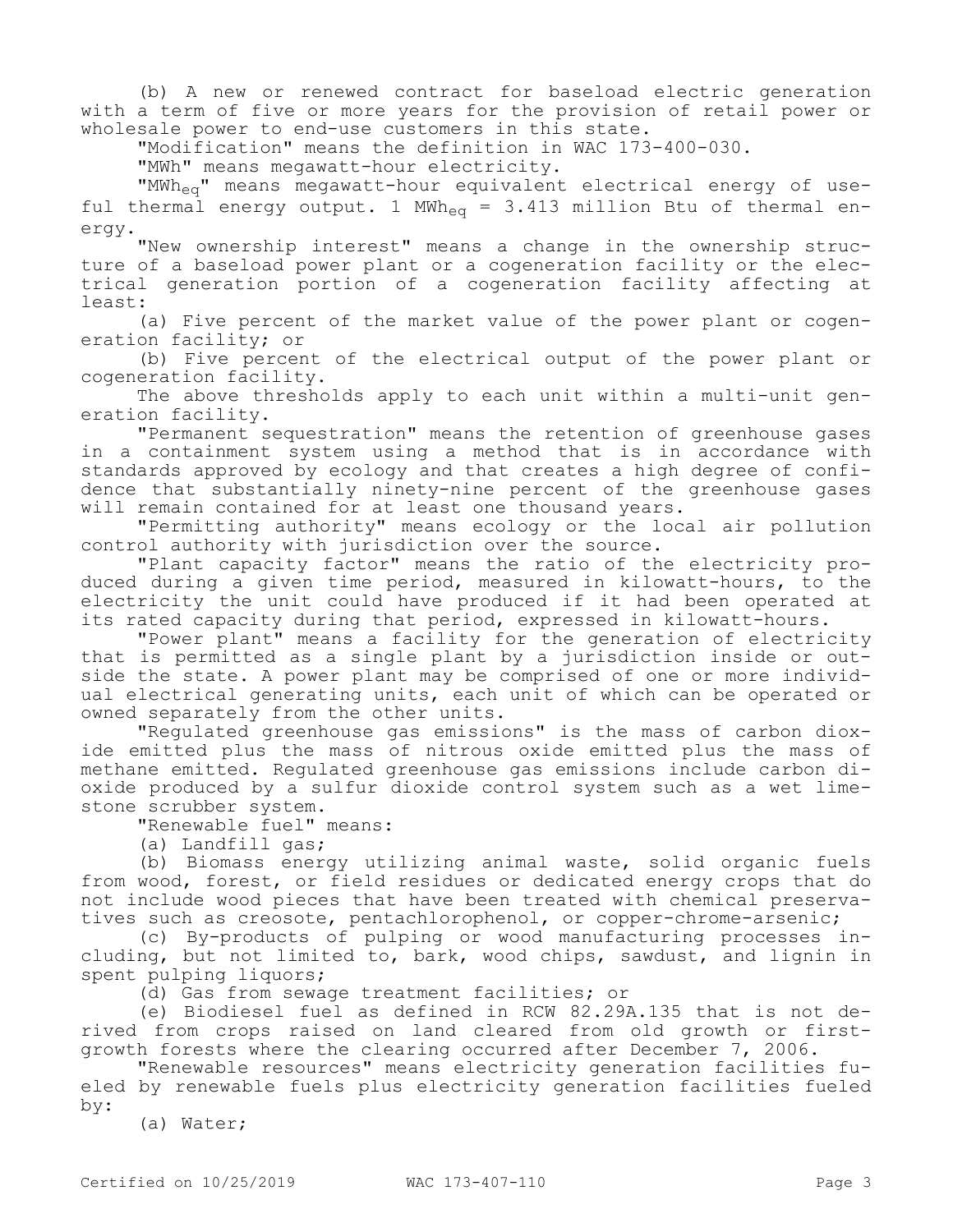(b) Wind;

(c) Solar energy;

(d) Geothermal energy; or

(e) Ocean thermal, wave, or tidal power.

"Sequential use of energy" means:

(a) For a topping-cycle cogeneration facility, the use of reject heat from a power production process in sufficient amounts to support a thermal application or process to conform to the requirements of the operating standard; or

(b) For a bottoming-cycle cogeneration facility, the use of reject heat from a thermal application or process, at least some of which is then used for power production.

"Sequestration plan" means a comprehensive plan describing how a plant owner or operator will comply with the emissions performance standard by means of sequestering greenhouse gases, where the sequestration will start after electricity is first produced, but within five years of the start of commercial operation.

"Sequestration program" means a comprehensive plan describing how a baseload electric generation plant's owner or operator will demonstrate compliance with the emissions performance standard at start of commercial operation and continuing unchanged into the future. The program is a description of how the facility meets the emissions performance standard based on the characteristics of the baseload electric generation facility or unit or by sequestering greenhouse gas emissions to meet the emissions performance standard with the sequestration starting on or before the start of commercial operation.

"Supplementary firing" means an energy input to:

(a) A cogeneration facility used only in the thermal process of a topping-cycle cogeneration facility;

(b) The electric generating process of a bottoming-cycle cogeneration facility; or

(c) Any baseload electric generation unit to temporarily increase the thermal energy that can be converted to electrical energy.

"Topping-cycle cogeneration facility" means a cogeneration facility in which the energy input to the facility is first used to produce useful electrical power output, and at least some of the reject heat from the power production process is then used to provide useful thermal energy.

"Total energy input" means the total energy supplied by all fuels used to produce electricity in a baseload electric generation facility or unit.

"Total energy output" of a cogeneration facility or unit is the sum of the useful electrical power output and useful thermal energy output.

"Upgrade" means any modification made for the primary purpose of increasing the electric generation capacity of a baseload electric generation facility or unit. Upgrade does not include:

(a) Routine or necessary maintenance;

(b) Installation of emission control equipment;

(c) Installation, replacement, or modification of equipment that improves the heat rate of the facility; or

(d) Installation, replacement, or modification of equipment for the primary purpose of maintaining reliable generation output capability that does not increase the heat input or fuel usage as specified in existing generation air quality permits as of July 22, 2007, but may result in incidental increases in generation capacity.